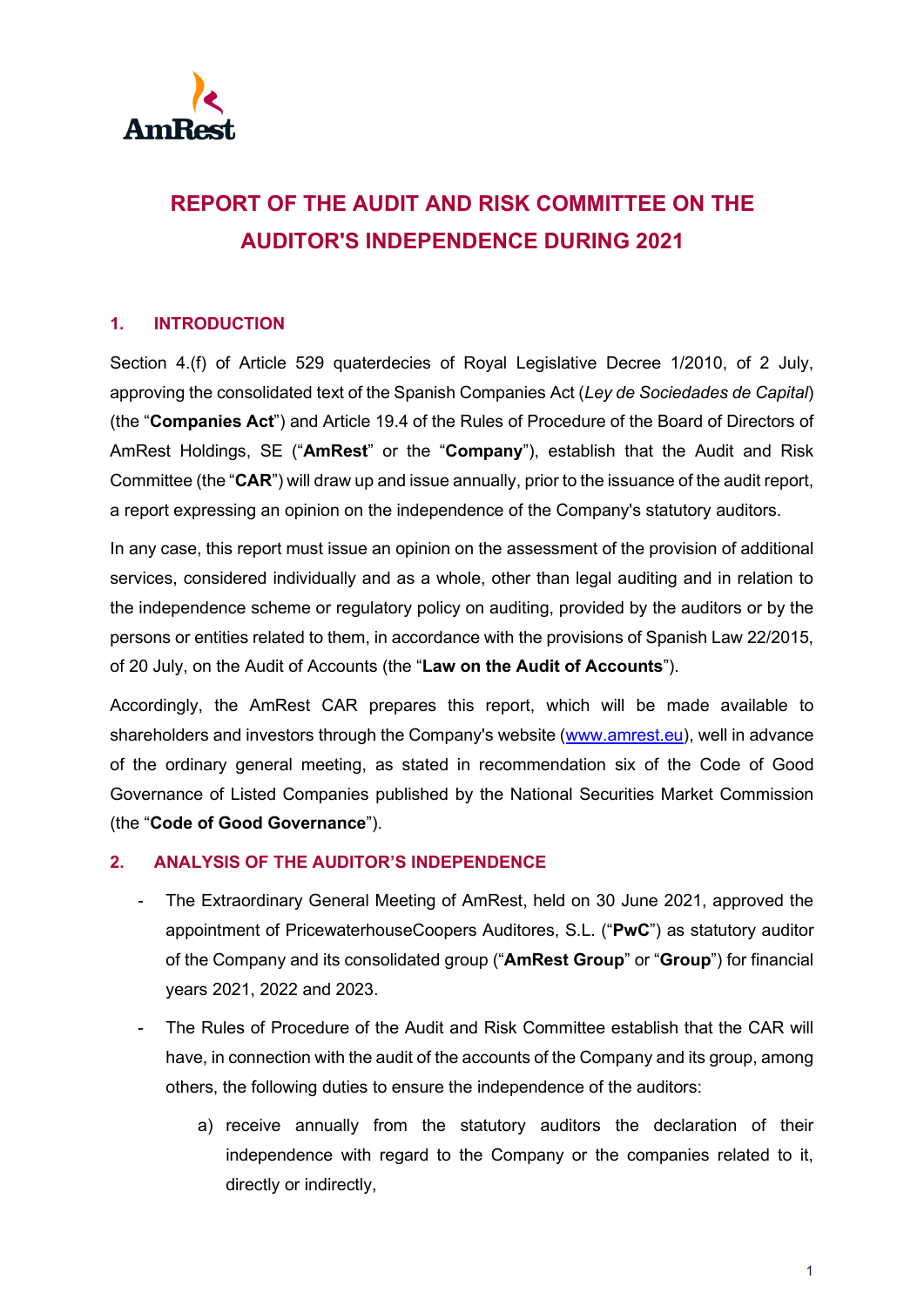

- b) supervise the contracting of the auditor for services other than the financial audit, and monitor the conditions and execution of contracts concluded with the Company's external auditor for the provision of these services,
- c) receive from the auditors detailed and separate information on any additional services provided, as well as any relevant fees received by auditors or by persons or entities related to them, in accordance with the provisions of the regulations on audit activity,
- d) verify that the Company and the auditor comply with applicable regulations regarding the provision of services other than auditing of accounts, the limits on the concentration of the auditor's business, rules on professional fees and, in general, all other rules established to ensure the independence of auditors.
- The Audit and Risk Committee has performed the duties listed above in order to guarantee and ensure the independence of the auditor, having, where appropriate, proceeded to authorise in advance, in accordance with the provisions of the internal procedures, the non-audit services provided by PwC to any company of the AmRest Group.
- The fees for audit services on the financial statements for 2021, provided to the various companies of the AmRest Group by PwC and/or its affiliated companies, amounted to EUR 798.6 thousand.
- The fees for services other than the audit of the financial statements for 2021 provided to the various AmRest Group companies by PwC and/or its affiliated companies are as follows:

| <b>Description</b>          | <b>Thousands of euros</b> |
|-----------------------------|---------------------------|
| Other verification services | 98                        |

- Prior to the preparation of this report, CAR has received from PwC written confirmation of its independence from AmRest and any company of the AmRest Group, along with details of any services of any kind, additional to and other than the auditing of accounts, provided to AmRest by PwC or by persons or entities associated with it, in accordance with the regulations governing the audit activity. This confirmation is attached as an Annex to this report.